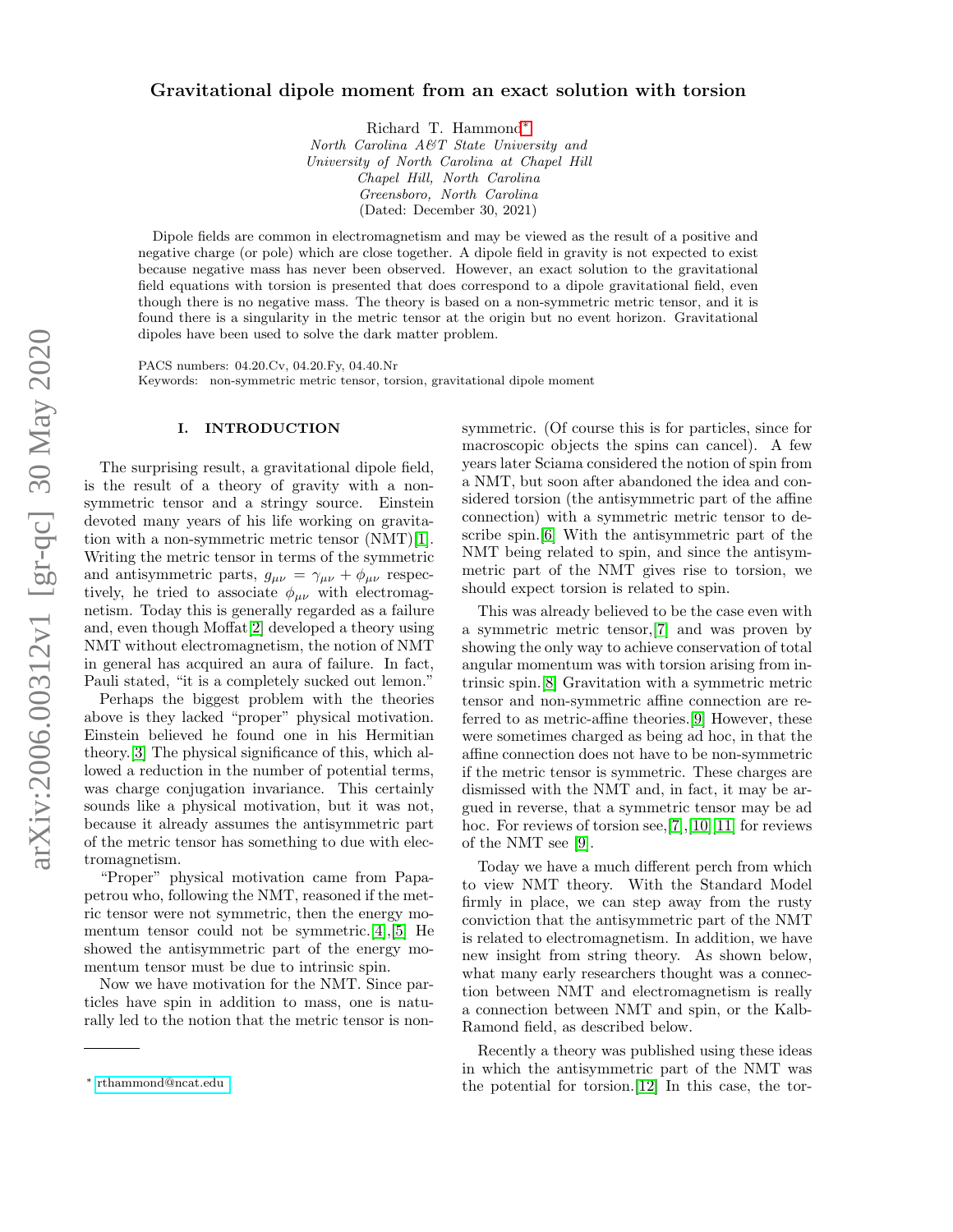sion,  $S_{\alpha\beta\sigma}$ , is given by  $S_{\alpha\beta\sigma} = \phi_{\alpha\beta,\sigma} + \phi_{\sigma\alpha,\beta} + \phi_{\beta\sigma,\alpha}$ . Thus, the NMT theory turns out to be a theory of gravity and spin, not a theory of gravity and electromagnetism. It was shown the NMT theory with spin in [\[12\]](#page-3-11), in the weak field limit, reduced to the theory with a symmetric metric tensor torsion of the string theory type–Kalb Ramond field, as given above.[\[13\]](#page-3-12),  $\vert 14 \vert$ 

However, in the metric-affine theories the torsion is gauge invariant, i.e., invariant under the transformation  $\phi_{\mu\nu} \rightarrow \xi_{\mu,\nu} - \xi_{\nu,\mu}$ . When the potential is the antisymmetric part of the metric tensor this invariance is lost. The same thing happens in string theory with open strings. In order to maintain gauge invariance electric charge is placed at the ends of the string and it is assumed under the gauge transformation given above, the electromagnetic potential transforms as  $A_{\mu} \rightarrow A_{\mu} + \xi_{\mu}$ .

Thus, we end up with a theory of gravitation, spin, and electromagnetism, although this is not the unified theory Einstein sought. More details may be found in Ref. [\[12\]](#page-3-11). It was also shown in the weak field limit this theory reduces to the metric-affine case in which the metric tensor is symmetric and the torsion is given by the form given above.

Einstein believed, or hoped, the NMT would provide a doorway to quantum phenomena, or at least that there was a connection between the NMT and quantum mechanics. In this view he was right. This is because spin had always been thought of as purely quantum in nature, but here it takes on a classical description.<sup>[\[15\]](#page-3-14)</sup>

The point of this paper is to present an exact solution to a special case of the NMT of [\[12\]](#page-3-11) in the weak field limit. The electromagnetic field is ignored and the cosmological constant is assumed to vanish. As stated above, in the weak field limit the NMT theory reduces to metric-affine work, which will be used here.[\[10\]](#page-3-9) To proceed, first note that with a totally antisymmetric torsion, an additional term to the Lagrangian is often considered, a term given by  $\Lambda S_{\alpha\beta\sigma}S^{\alpha\beta\sigma}$ ,  $\Lambda$  is a constant, so the variational principle for the more general Lagrangian density is given by

$$
\delta \int d^4x \sqrt{-g} (R + \Lambda S_{\alpha\beta\sigma} S^{\alpha\beta\sigma}) = 0 \tag{1}
$$

where  $R$  is the curvature scalar of  $U4$  spacetime. The case with sources has been studied extensively[\[10\]](#page-3-9) and it was shown strings are the most natural source,[\[16\]](#page-3-15) but here we consider only the vacuum solution.

It is useful to separate the equations into the Riemannian part plus torsion, which yields,

<span id="page-1-2"></span>
$$
G^{\mu\nu} = \lambda t^{\mu\nu} \tag{2}
$$

where  $\lambda = \Lambda - 1$  and

<span id="page-1-0"></span>
$$
S^{\mu\nu\sigma}_{\qquad;\sigma} = 0 \tag{3}
$$

where the semicolon represents the Levi-Civita covariant derivative and where  $G^{\mu\nu}$ , and  $R_{\mu\nu}$  below, are the Riemannian Einstein and Ricci tensors, and

$$
t^{\mu\nu} = \frac{1}{2} g^{\mu\nu} S^{\alpha\beta\sigma} S_{\alpha\beta\sigma} - 3 S^{\mu\alpha\beta} S^{\nu}_{\ \alpha\beta}.
$$
 (4)

At this point we can think of  $t^{\mu\nu}$  as the energy momentum tensor in a Riemannian space. We assume the metric tensor and torsion are functions of  $r, \theta$  only, and using

$$
b_{\mu} \equiv \epsilon_{\mu\alpha\beta\gamma} S^{\alpha\beta\gamma} \tag{5}
$$

where  $\epsilon_{\mu\alpha\beta\gamma}$  is the totally antisymmetric tensor, [\(3\)](#page-1-0) becomes

<span id="page-1-1"></span>
$$
b_{\mu;\nu} - b_{\nu;\mu} = 0. \tag{6}
$$

We are seeking a solution in coordinates exterior to a static intrinsic spin. It has been emphasized nothing is rotating  $[8]$  so we may assume  $g_{0n} = 0$  $(n = 1, 2, 3)$ , and assume the metric tensor takes the form

$$
ds^{2} = A(r,\theta)dt^{2} - B(r,\theta)dr^{2} - C(r,\theta)(r^{2}d\theta^{2} + r^{2}\sin^{2}\theta d\phi^{2}).
$$
\n(7)

With this we see [\(6\)](#page-1-1) may be solved exactly. The covariant tensor components are

<span id="page-1-4"></span>
$$
b_1 = \frac{2K}{r^3} \cos \theta, \qquad b_2 = \frac{K}{r^2} \sin \theta \tag{8}
$$

where  $K = 3kS/4\pi$  where S is the taken to be the spin of a spin  $1/2$  particle and  $k = 8\pi G$ .

With this, the field equations [\(2\)](#page-1-2) become

<span id="page-1-3"></span>
$$
R_{\mu\nu} = \frac{-\lambda}{6} b_{\mu} b_{\nu},\tag{9}
$$

where  $R_{\mu\nu}$  is the Ricci tensor of Riemannian geometry. This becomes

$$
R_{11} = \frac{-2\lambda K^2 \cos^2 \theta}{3r^6} \tag{10}
$$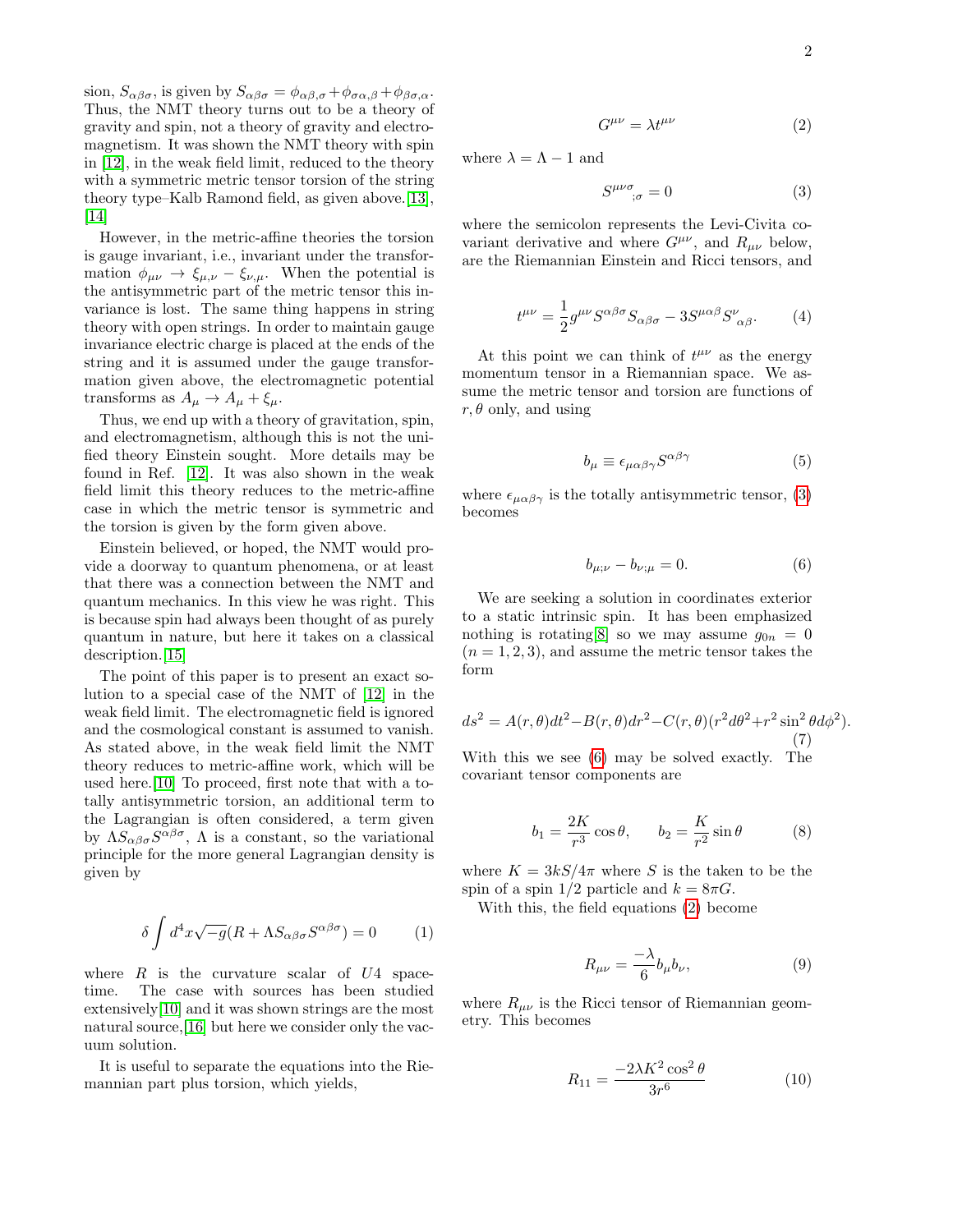$$
R_{22} = \frac{-\lambda K^2 \sin^2 \theta}{6r^4} \tag{11}
$$

(11) 
$$
R_{12} = \frac{-\lambda K^2 \sin^2 2\theta}{6r^5}
$$
 (12)

with the rest of the  $R_{\mu\nu} = 0$ , and the solution to [\(9\)](#page-1-3) is

<span id="page-2-0"></span> $g_{\mu\nu} =$  $\sqrt{ }$  $\overline{\phantom{a}}$  $e^{q\cos\theta/r^2}$  0 0 0 0  $-e^{-q\cos\theta/r^2}$ , 0 0 0 0  $-r^2 e^{-q \cos \theta/r^2}$  0 0 0  $-r^2 \sin^2 \theta e^{-q \cos \theta/r^2}$  $\setminus$  $\overline{\phantom{a}}$ (13)



FIG. 1. In Cartesian coordinates, plot of  $g_{11}$  for constant z near 0 with  $q = 1$ .

where  $q = \lambda K^2/3$  and the first entry is  $g_{00}$ , and  $g_{11}$ is displayed in Fig.1.

This solution has no event horizon and is Minkowskian in the far field. It is singular at the origin so we have a naked singularity. It should also be noted that this does not reduce to a Schwarzschild solution as the spin goes to zero so these are truly dipole particles. There are two killing vectors, which are

$$
\xi_t = e^{\frac{q\cos\theta}{r^2}} \quad \xi_\phi = e^{\frac{-q\cos\theta}{r^2}} \quad . \tag{14}
$$

Since this a stationary (in fact, static) solution, the Landau Lifshitz[\[17\]](#page-3-16) formula may be used, which for low velocity is

<span id="page-2-1"></span>
$$
\mathbf{f} = -mc^2 \nabla \ln \sqrt{g_{00}},\tag{15}
$$

which gives the force on a particle of mass m in the field of (13). A potential, 
$$
\phi
$$
, may be defined so that, calling  $\mathbf{f} = -m\nabla\phi$  it is found

<span id="page-2-2"></span>
$$
\phi = \mu_g \frac{\cos \theta}{r^2} \tag{16}
$$

where  $\mu_q = q$  is the gravitational dipole moment.

The field of a dipole is well-known, but it comes as a surprise in general relativity without negative mass. Even in this case, the center of mass can be redefined so there does not seem to be a way for GR to account for a gravitational dipole. However, with torsion we see how this arises. Experimental searches have been conducted but no evidence of a dipole moment survives scrutiny.[\[18\]](#page-3-17) However, these searches really look for a  $1/r^2$  component of the potential energy as a perturbation. The magnetic dipole has no monopole term and neither does the gravitational dipole described above. In gravitation, the strangest thing about a dipole field is that there are regions of attraction and repulsion, as [\(15\)](#page-2-1) and [\(16\)](#page-2-2) show.

It has been shown a galaxy full of gravitational dipoles can solve the dark matter problem.[\[19\]](#page-3-18),[\[20\]](#page-3-19),[\[21\]](#page-3-20) The dipole distribution acts like Milgrom's modified gravity theory and explains the flat rotation curves of galaxies. In that work the authors were forced to postulate the existence of dipole particles, but here they arise naturally.

In the above, it was assumed the dipole field is related to an elementary particle, hence the spin was taken to that of a spin  $\hbar/2$  particle. But this could also represent the field far from a cosmic string, in which case the constant  $K$  is unknown, and could be very large. To see this, note that the assumption leading the result [\(8\)](#page-1-4) was the symmetry. In the far field, a loop in a plane has the same symmetry of a dipole.